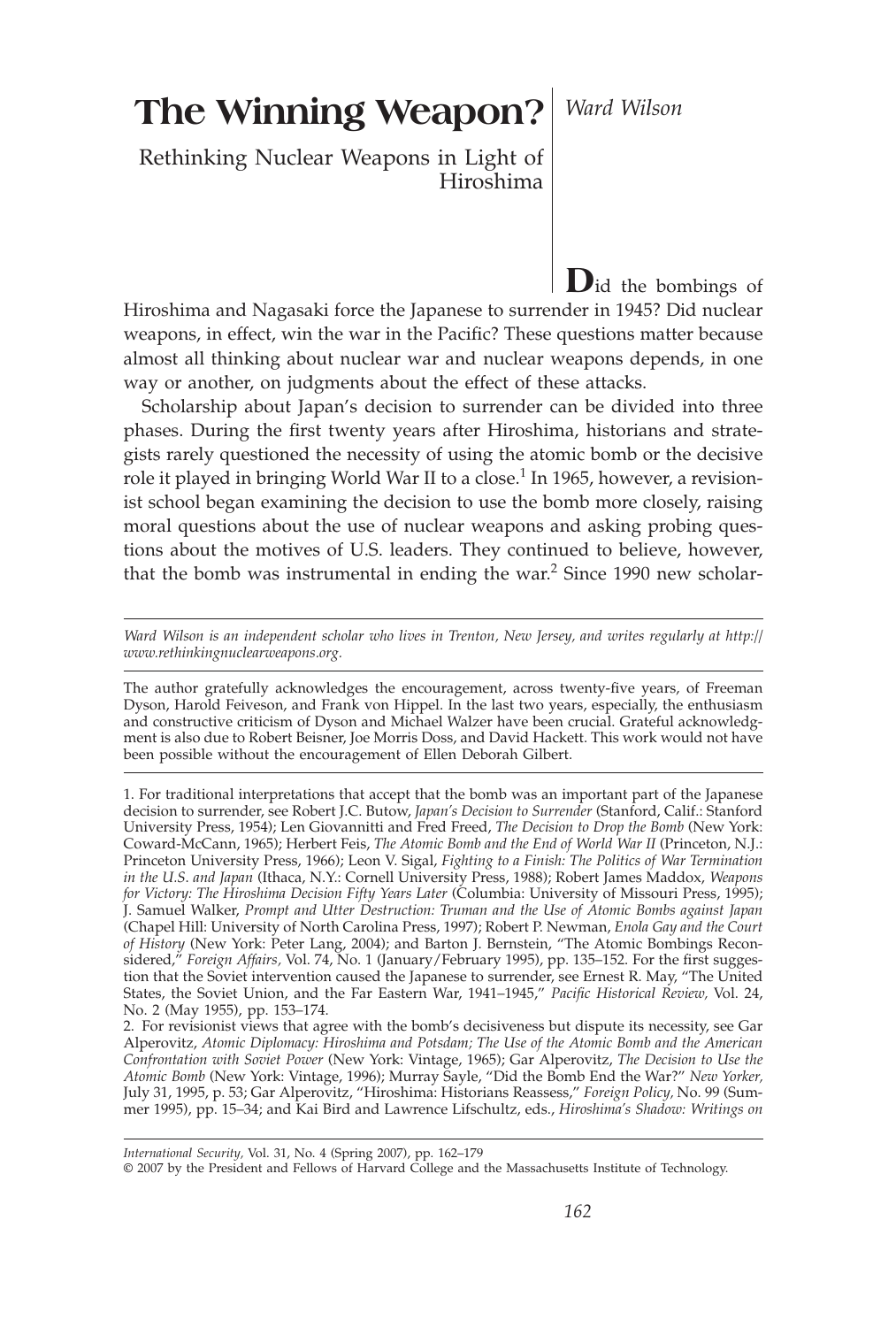ship, including recently declassified documents and extensive research into Japanese, Soviet, and U.S. archives, has led to new interpretations of Japan's surrender. New questions have been raised about the centrality of nuclear weapons in coercing Japan to end the war. In particular, analysis of the strategic situation from a Japanese perspective has led some scholars to assert that the Soviet Union's entry into the Pacific war may have been as important or even more important in coercing Japan's leaders.<sup>3</sup>

To date, this new research has mostly been used to support various positions in the debate on the morality of using nuclear weapons. This article, however, is not concerned with whether the U.S. decision to use nuclear weapons was justified under the circumstances or with more general moral questions about using nuclear weapons. It asks a question with considerably more contemporary significance: Were nuclear weapons militarily effective? Is it possible that the Soviet intervention alone coerced the Japanese and that nuclear weapons had no effect on their decision?

In the summer of 1945, Japan's leaders had two strategies for negotiating an end to World War II: to convince the Soviets (neutral at the time) to mediate, or to fight one last decisive battle that would inflict so many casualties that the United States would agree to more lenient terms. Both plans could still have succeeded after the bombing of Hiroshima; neither plan was possible once the Soviets invaded. From the Japanese perspective, the Soviet invasion

*the Denial of History and the Smithsonian Controversy* (Stony Creek, Conn.: Pamphleteer's Press, 1996).

<sup>3.</sup> For new research that first began to question the role of the bomb and to emphasize the role of the Soviet Union (to a greater or lesser extent), see John W. Dower, *Japan in War and Peace: Selected Essays* (New York: W.W. Norton, 1993); Robert A. Pape, "Why Japan Surrendered," *International Security,* Vol. 18, No. 2 (Fall 1993), pp. 154–201; Edward J. Drea, *In the Service of the Emperor: Essays on the Imperial Japanese Army* (Lincoln: University of Nebraska Press, 1998); Sadao Asada, "The Shock of the Atomic Bomb and Japan's Decision to Surrender: A Reconsideration," Pacific Histori*cal Review,* Vol. 67, No. 4 (November 1998), pp. 477–512; Richard B. Frank, *Downfall: The End of the Imperial Japanese Empire* (New York: Random House, 1999); Herbert P. Bix, *Hirohito and the Making of Modern Japan* (New York: HarperCollins, 2000); Forrest E. Morgan, *Compellence and the Strategic* Culture of Imperial Japan: Implications for Coercive Diplomacy in the Twenty-first Century (Westport, Conn.: Praeger, 2003); and Tsuyoshi Hasegawa, *Racing the Enemy: Stalin, Truman, and the Surrender of Japan* (Cambridge, Mass.: Harvard University Press, 2005). For a fascinating, in-depth discussion, see also the H-Diplo roundtable discussion on Hasegawa's *Racing the Enemy,* in Thomas Maddux, ed., "H-Diplo Roundtable, *Racing the Enemy,* Roundtable Editor's Introduction," http:// www.h-net.org/?diplo/roundtables/PDF/Maddux-HasegawaRoundtable.pdf. A particularly detailed and useful summary of recent scholarship that also contains reproductions of many primary source documents appears in William Burr, ed., "The Atomic Bomb and the End of World War II: A Collection of Primary Sources," National Security Archive Electronic Briefing Book No. 162, National Security Archive, August 5, 2005, http://www.gwu.edu/~nsarchiv/NSAEBB/ NSAEBB162/index.htm.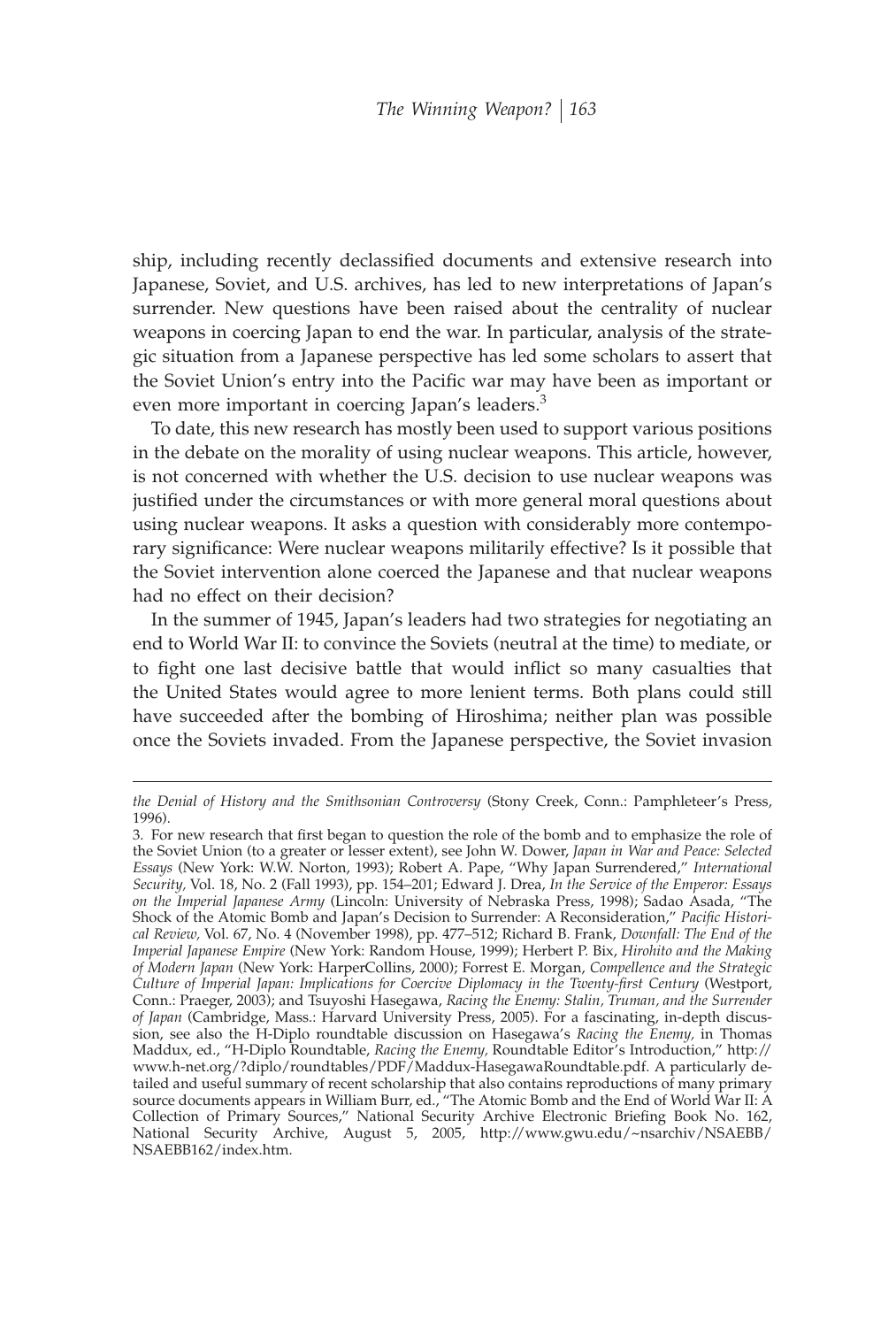of Manchuria and other Japanese-held territory was the event that dramatically changed the strategic landscape and left Japan with no option but to surrender unconditionally. The Hiroshima bombing was simply an extension of an already fierce bombing campaign.

Once they had surrendered, Japan's leaders had strong reasons for misleading their people (and historians) about the role the atomic bomb played in their decision. Who could blame them, after all, if they had lost the war not because they were not brave enough or smart enough, but because they failed to anticipate an unimaginable scientific breakthrough? Similarly, the United States had considerations of national prestige of its own that made the belief that the bomb was decisively congenial.

If nuclear weapons, in their only battlefield use, were not militarily effective, where does that leave the large body of thought about nuclear weapons and nuclear war—much of which is extrapolated from this single case? Is it possible that the prevailing assessment of the power and importance of nuclear weapons is exaggerated?

This article begins by examining Japan's options in the summer of 1945 and the impact the Soviet intervention had on that strategic situation. It then looks at the circumstances surrounding the Hiroshima bombing and tries to determine whether it would have been difficult to perceive important differences between that nuclear attack and the conventional attacks that were also going on that summer. The reactions of various high-level Japanese officials to the Hiroshima bombing are then compared to and contrasted with their reaction to the Soviet intervention. After exploring the national interests that may have affected the truth of the accounts told by various actors in this drama, the article closes by trying to evaluate the importance of reinterpreting the reasons for Japan's surrender.

## *Negotiating Strategies*

In the spring of 1945, Japan was already largely defeated and Japan's leaders knew it. They hoped, however, to win better terms than simple surrender through diplomacy or battle. Research in the last twenty years has made clear that these were the only two options: Japan's ruling elite believed that no other plan for securing an acceptable surrender merited attention or effort.

The "peace" faction, led by Foreign Minister Shigenori Togo (and including Navy Minister Mitsumasa Yonai, Lord Privy Seal Koichi Kido, and many civilian ministers), hoped that diplomacy could provide a solution to Japan's pre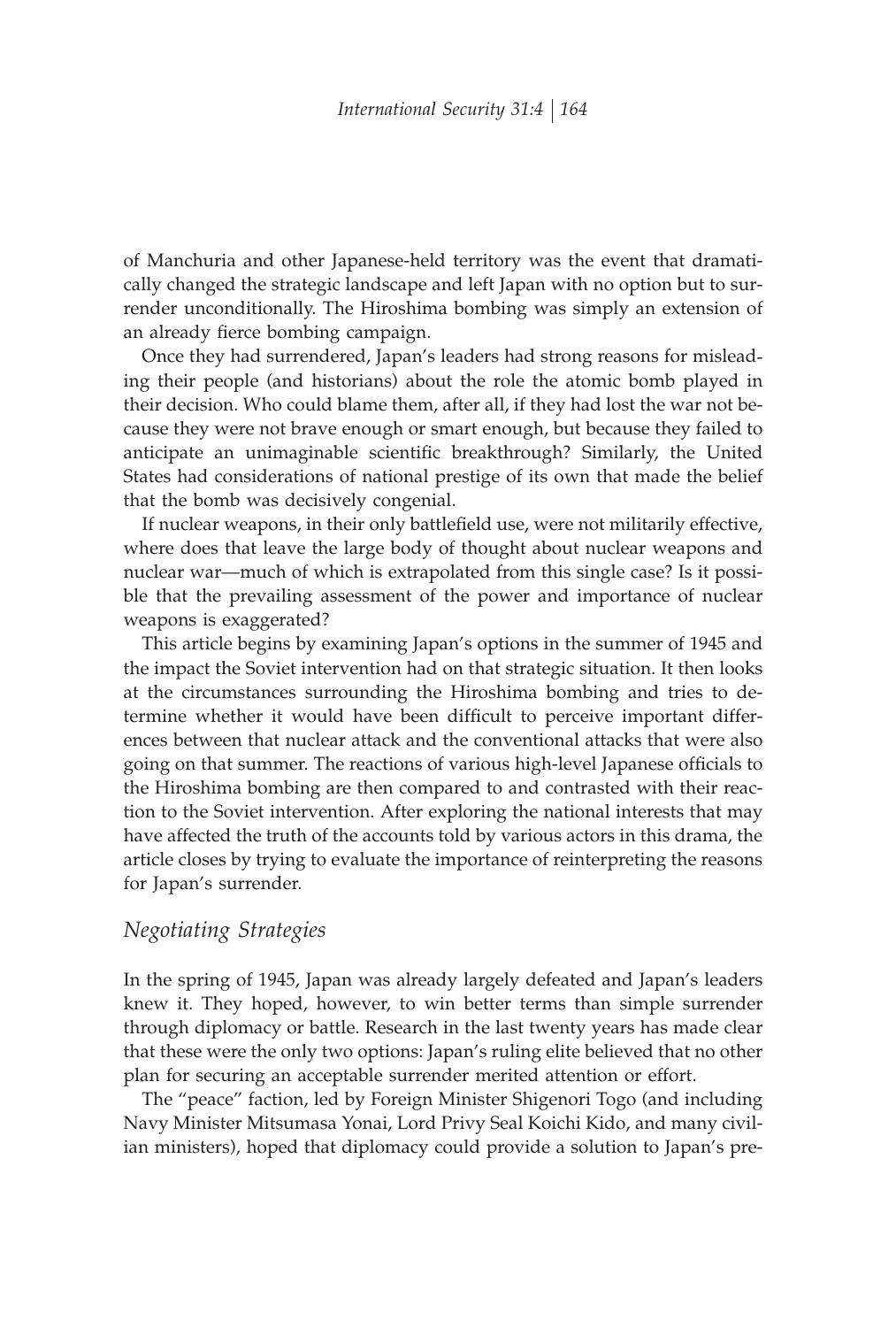dicament.<sup>4</sup> They believed an attempt should be made to persuade the Soviet leader, Joseph Stalin, to mediate a settlement between Japan, on the one hand, and the United States, Great Britain, and their allies, on the other. The Soviets and the Japanese had signed a neutrality pact in 1941 (motivated on the Soviet side by the need to draw forces from its Asian theater to defend Moscow), which would not expire until April 1946. The Japanese judged that only the Soviets had sufficient status as a great power to mediate between themselves and the United States, and they believed it would be possible through mediation to preserve their form of government (a consensus-based military oligarchy with a divine emperor) and at least some of their conquered territory.

Historians often treat this diplomatic effort by Japanese officials as inexplicable and unrealistic. Japanese leaders knew that this option did not have a high probability of success. They were aware that the Soviets would be predisposed to join the United States and Great Britain in attacking Japan. But they were also aware of tensions that had developed between the Soviet Union and its allies, and they were willing to offer considerable territorial concessions to the Soviets in Asia. They were unaware, of course, that Stalin had already been persuaded by President Franklin Roosevelt and Prime Minister Winston Churchill to join the war against Japan. In some ways, the choice of the Soviets was rather clever: it would be in the Soviets' interest, after all, to make sure that the United States did not gain too much from a peace settlement, because any increase in U.S. influence in Asia would mean a corresponding loss of Soviet influence.

The "hard-liners," led by Minister of War Korechika Anami (and including Army Chief of Staff Yoshijiro Umezu and Navy Chief of Staff Soemu Toyoda), believed that a military solution to Japan's crisis could be found. Even though the Japanese military had suffered a series of costly defeats—their economy had been crippled and their navy incapacitated—Japan still had many soldiers willing to fight. One last-ditch battle, the hard-liners felt, could generate better surrender terms.<sup>5</sup> The hard-liners' plan is also often characterized as wrong-

<sup>4. &</sup>quot;Peace" faction is a consistently employed misnomer. It suggests a fundamental disagreement over ends—war or peace. But Japan's leaders were largely united in their goal (bringing the war to a close); they were divided only over the best means to achieve that end (diplomacy or battle). 5. Interestingly, both the diplomatic and the military approaches were based on Japanese historical experience. Historians generally believe that the experience of the Russo-Japanese War of 1904– 05 set the stage in many ways for Japan's plans and attitudes in World War II. The Russo-Japanese War consisted of a series of relatively inconclusive land campaigns in which casualties were high, followed by a decisive naval battle at Tsushima Strait, which the Japanese dramatically won and which persuaded the Russians to seek an end to the war. This sequence of events is the clear model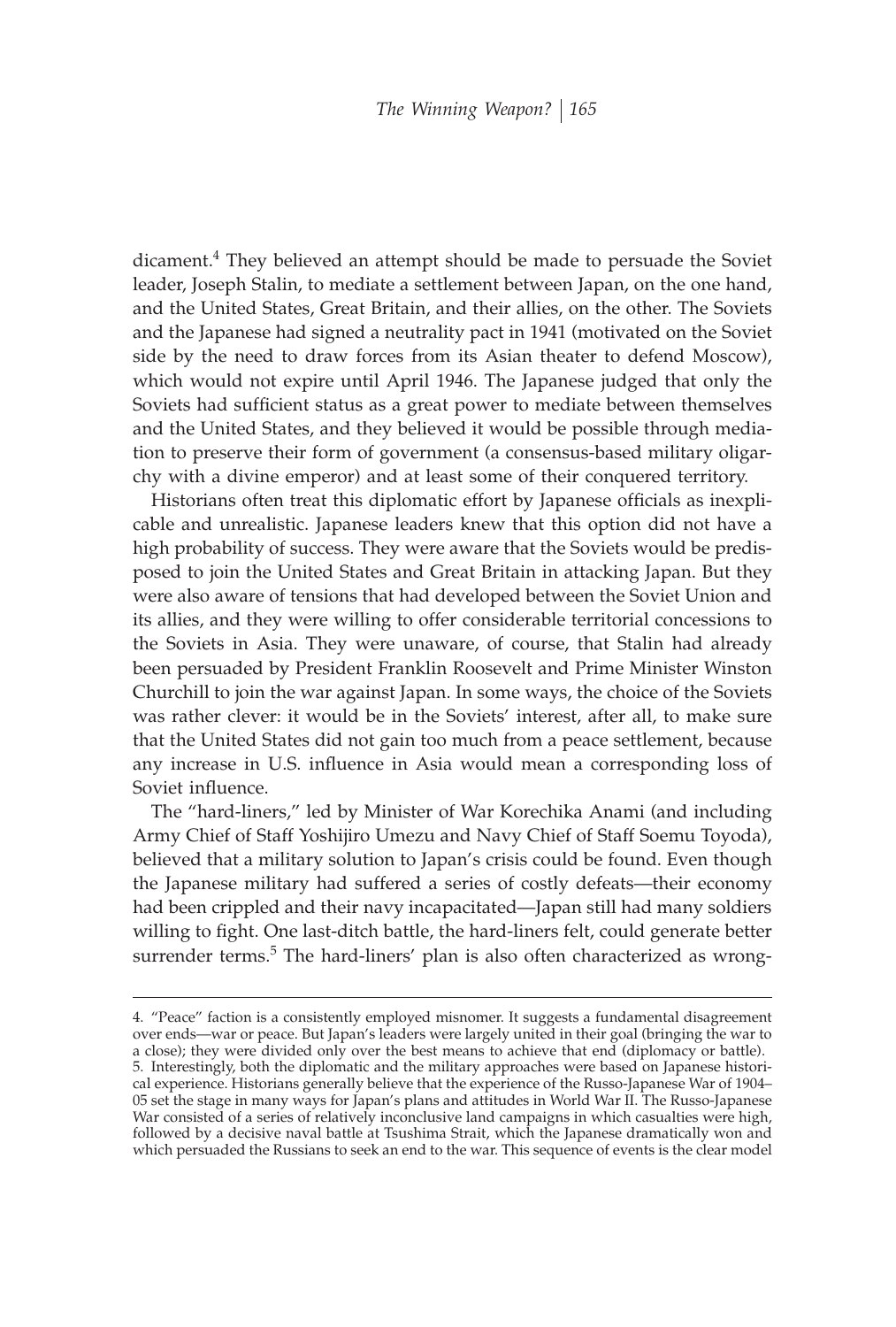headed and fanatic. Seen through the lens of a warrior culture and Japan's experience in the 1904–05 Russo-Japanese War, however, their behavior may have been desperate, but it was not irrational.<sup>6</sup> And the astuteness of the Japanese plan to use U.S. casualties as leverage is ratified by the U.S. high command's repeatedly expressed concerns about the possibility of high casualties during an invasion.<sup>7</sup> The hard-liners correctly identified their opponent's weakness. Whether their hope that they could leverage better terms in this way was realistic seems doubtful, but cannot be known.

Historians generally agree that the Soviet intervention ended Japanese hopes for mediation, but they discuss less often the impact of the Soviet intervention on the strategic military situation. The Soviet force in Manchuria consisted of 1.5 million men; they had a 5 to 1 superiority in tanks and made rapid progress.8 An effective defense against an invasion of the home islands from the north would have been difficult because Japanese forces had been steadily shifted south toward the island of Kyushu—the likely first target of a U.S. invasion. The Japanese Fifth Area Army, for example, charged with defending the northern island of Hokkaido, was under strength (at two divisions and one brigade) and was dug in on the east side of the island. Soviet plans called for the 100,000 troops of the Sixteenth Army, after quickly securing the southern half of Sakhalin Island, to launch an immediate invasion of Hokkaido from the west. The difficulties of fighting a decisive battle on two fronts at once would have been clear.<sup>9</sup>

for the "decisive" battle that Japan's military leaders sought throughout World War II. Mediation follows the model of the Russo-Japanese War as well, which was settled through the mediation of U.S. President Theodore Roosevelt. The war of 1904–05 also began with a Japanese surprise attack against its opponent's navy. For more on a "decisive" battle, see Drea, *In the Service of the Emperor,* especially chap. 12.

<sup>6.</sup> Morgan, *Compellence and the Strategic Culture of Imperial Japan;* see especially chap. 6.

<sup>7.</sup> Richard B. Frank argues that the planned invasion would have been canceled: "With the Navy's withdrawal of support, the terrible casualties in Okinawa, and the appalling radio-intelligence picture of the Japanese buildup on Kyushu, Olympic was not going forward as planned and authorized—period." Frank, "Why Truman Dropped the Bomb," *Weekly Standard,* August 8, 2005, pp. 20–24.

<sup>8.</sup> In some cases, units halted only when they ran out of fuel.

<sup>9.</sup> Frank, in the H-Diplo roundtable discussion on Hasegawa's *Racing the Enemy,* argues that Japan's leaders would have discounted the Soviet invasion both because they had already written off Manchuria and because the Soviets' paucity of amphibious landing craft made the possibility of an invasion of the Home Islands far less threatening than the sheer number of Soviet troops makes it appear. Accepting his point requires disbelieving a number of contemporaneous Japanese statements. It is possible the Japanese high command had secretly written off Manchuria, although the evidence is ambiguous. On the landing craft, however, the United States had a history of supplying crucial war material to the Soviets. Even presuming that the Japanese had accurate esti-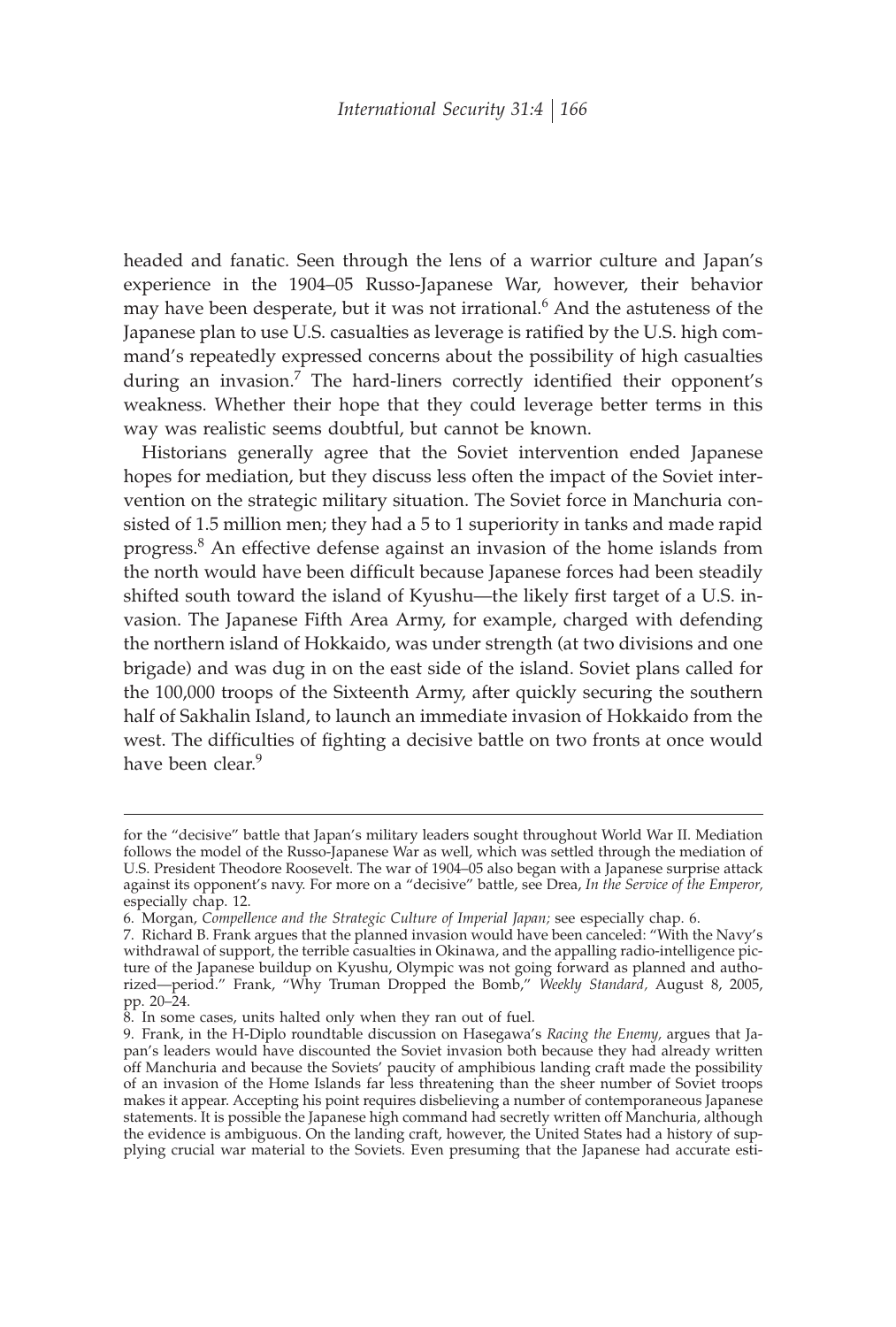Both plans for obtaining better terms—diplomatic and military—had a low probability of success, but each had some merit. Whether either plan was ultimately realistic is beside the point; the Japanese leadership believed that these were the only two options that offered any hope of securing better terms. Efforts on behalf of both options were being actively pursued at the end of July and in the first week of August 1945. When the Soviet Union intervened in the early hours of August 9, however, both of these options were invalidated. The Soviets could not serve as mediators if they were belligerents in the conflict; and although hard-liners might have been able to convince themselves that an all-out effort against one invasion was possible, no one would have believed that a decisive battle could be fought against two opponents at the same time. At a single stroke, all of the viable options for securing better surrender terms were eliminated.<sup>10</sup>

# *City Bombing*

Although the atomic bombing of Hiroshima is generally presented as a horrifying event, whether Japanese leaders would have considered it appreciably different from other (conventional) attacks carried out that summer is unclear. The conventional attacks launched by U.S. bombers against Japan in the spring and summer of 1945 were almost as large as the Hiroshima bombing; they often caused more damage (and once caused more casualties); and given that sixty-six other Japanese cities were also attacked that summer, it may have been hard to differentiate the Hiroshima and Nagasaki bombings.

From the U.S. perspective, the atomic bomb was clearly different. The United States had spent \$2 billion building it, had dedicated the work of hundreds of their best scientists to it, and even before it was tested, had invested it with a sense of looming power. (On Harry Truman's second day as president, James Byrnes [soon to be Truman's secretary of state] told him, "in quiet tones which did not disguise his feeling of awe, that the explosive emerging from American laboratories and plants might be powerful enough to destroy the

mates of the numbers of Soviet landing craft, and that they had confidence in those estimates, prudence would still have dictated that Japanese leaders assume that the United States would supply its allies with the necessary ships.

<sup>10.</sup> I wrote this passage about the Soviet intervention's impact on Japan's strategic situation before reading the very similar construction (written two years earlier) in the H-Diplo roundtable discussion on *Racing the Enemy* by David Holloway. Given the soundness of Holloway's historical judgment and the clarity of his thought, the fact that his earlier appreciation of the situation agrees with the one presented here reinforces my belief that it is the right one.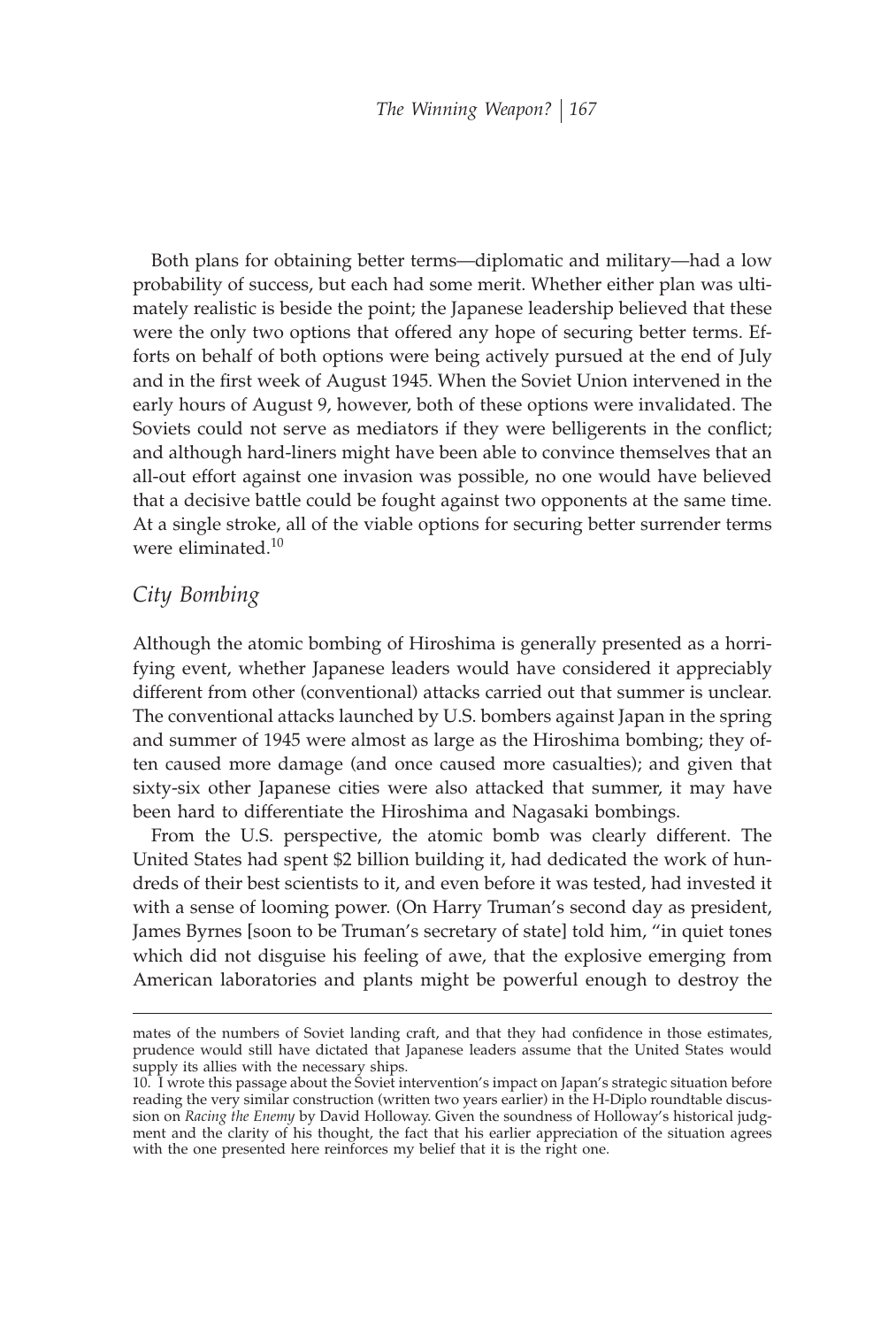whole world.") $^{11}$  U.S. historians often assume that the Japanese attitude toward the atomic bomb was largely like the U.S. attitude, but the evidence does not support this assumption.

First, the scale of the atomic bomb was not radically different. A single B-29 bomber flying from U.S. bases in the Mariana Islands could, depending on the distance to the target city (as well as weather, attack altitude, and other factors), carry 8,000 to 10,000 pounds of bombs. A typical raid of 500 bombers, therefore, could deliver 4 to 5 kilotons of bombs to their targets.<sup>12</sup> Since the Hiroshima bomb was the equivalent of 16 kilotons of TNT, the attack on Hiroshima was only three to four times as powerful as a typical conventional raid that summer. Further, because much of the explosive force in a single large explosion is concentrated at the very center, whereas the explosive force of thousands of bombs would be more evenly distributed, the net effective force of the two is less different than it might at first appear.

Second, beginning in March 1945, U.S. bombers had conducted a campaign of air attacks against Japanese cities that killed more than 330,000 civilians and wounded 472,000, made more than 8 million homeless, and burned more than 177 square miles of urban area. $13$  The extent of the campaign may be gauged by the size of some of the "cities" being attacked: so many Japanese cities had been destroyed that U.S. military planners were directing attacks toward communities with as few as 30,000 people. In most developed countries, these would be called large towns, not cities. Using this criteria, for example, the current student body of the University of Wisconsin—without the citizens of Madison—would qualify.<sup>14</sup>

Third, all summer long Japanese cities had been bombed at an average rate of one every other day. In the three-week period prior to the Hiroshima bombing, twenty-five cities were attacked (see Figure 1). Of these, eight, or nearly one-third, suffered greater damage than Hiroshima. (None had as many casualties as Hiroshima.)<sup>15</sup> From the viewpoint of one of the Japanese leaders on

<sup>11.</sup> Feis, *The Atomic Bomb and the End of World War II,* p. 36.

<sup>12.</sup> Frank, *Downfall,* p. 253.

<sup>13.</sup> The casualty figures are from ibid., p. 334. The homeless, area, and buildings destroyed figures are from *United States Strategic Bombing Survey,* Vol. 9*,* "The Strategic Air Operations of Very Heavy Bombardment in the War against Japan," in Pacific Report No. 66 (New York: Garland, 1976), p. 43. 14. By comparison, the population of Hiroshima in 1945 was roughly ten times greater, or 300,000 people. (Population figures for Hiroshima are disputed. See the discussion in Frank, *Downfall*, p. 285.)

<sup>15.</sup> The U.S. Air Force, however, sometimes dropped leaflets announcing the next targets of its conventional bombings, which lowered casualties in some attacks. Bix, *Hirohito and the Making of Modern Japan,* p. 495.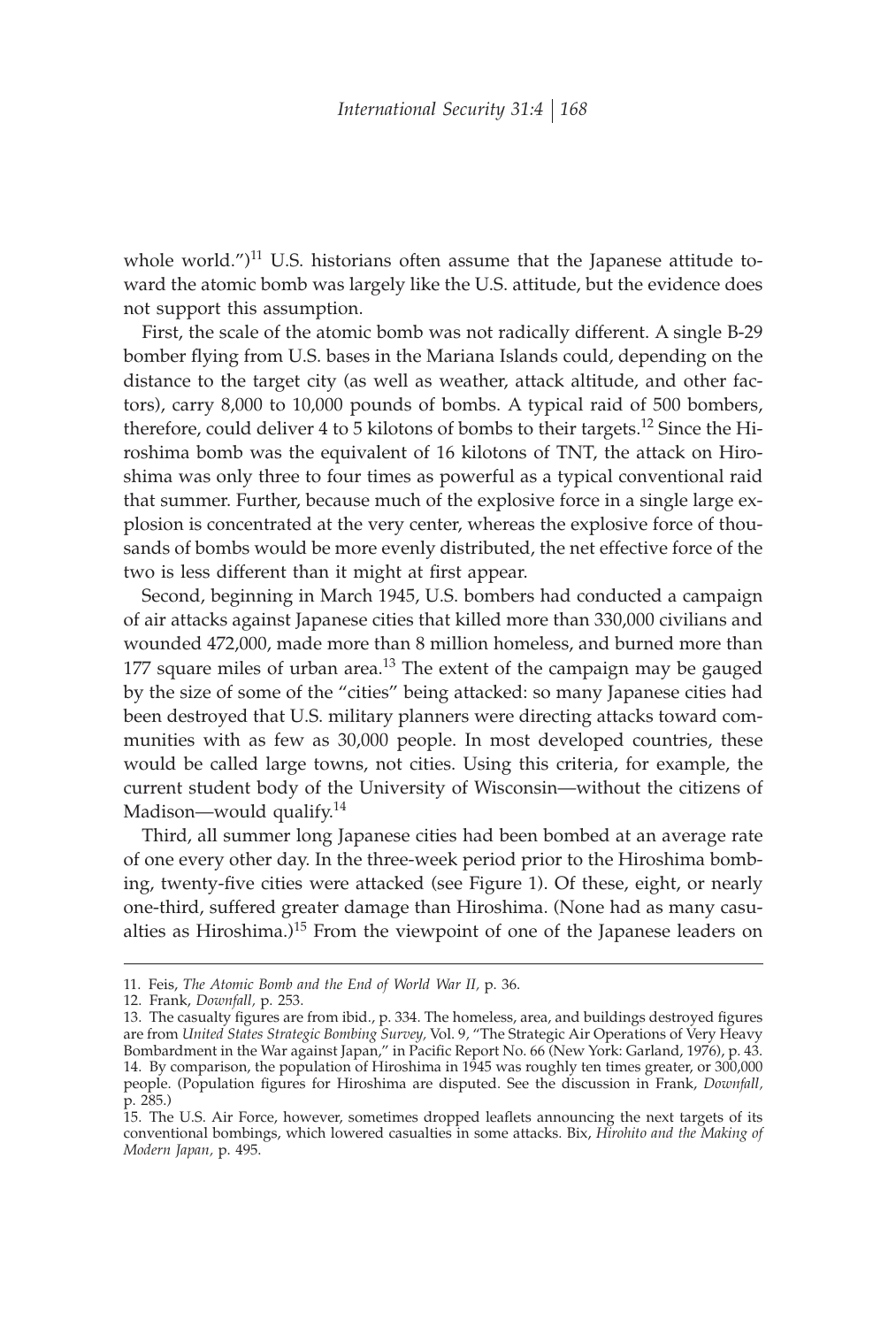

Figure 1. City Destruction in the Three-Week Period prior to the Hiroshima Bombing

SOURCE: United States Strategic Survey, Pacific Report No. 66, "The Strategic Air Operations of Very Heavy Bombardment in the War against Japan (20th Air Force)," pp. 42–43.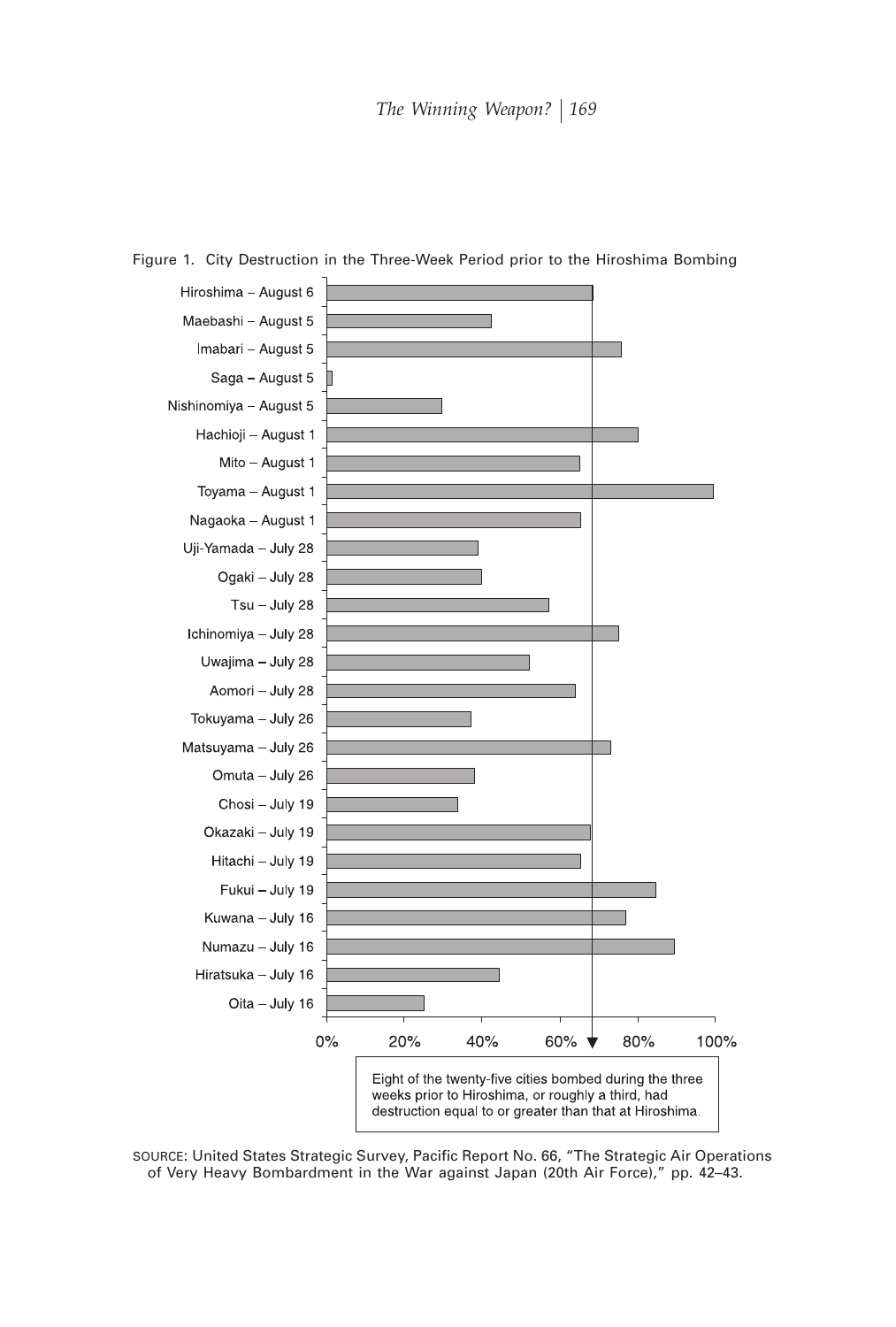the Supreme Council,<sup>16</sup> the bombing of Hiroshima was accompanied by a bright flash of light; it was produced by just a few bombers; and it killed more than most city attacks. But in what way—measured by the result it produced was it fundamentally different from other attacks that summer?<sup>17</sup>

This campaign of city attacks raises a troubling question for those who argue that nuclear weapons forced the Japanese surrender: If Hiroshima's destruction caused the Japanese to surrender, then why is it that the destruction of sixty-six other cities that summer did not? True, the means used to destroy Hiroshima were different, but means are rarely more important than ends. How could these other attacks have failed to sway the Japanese leadership, but the Hiroshima bombing have been decisive?

There is clear evidence that the campaign of city bombing did not loom large in the minds of Japan's leaders. First, they did not act as if the bombing were decisive. As the attacks continued, they neither surrendered nor abandoned plans to seek better terms. Second, the things they said do not evince a sense of crisis or acute pressure. During the climactic meeting on the night of August 9–10, elder statesman Baron Kiichiro Hiranuma posed a question to the military representatives about measures the army planned to take against atomic bombs. Chief of the Army General Staff Umezu replied that "the army was taking appropriate action, but that they would never surrender as a result of air raids."<sup>18</sup> Umezu seems to be equating nuclear attacks with conventional air attacks, which is striking; but beyond that, he seems to be asserting that air attacks cannot be militarily decisive.<sup>19</sup>

18. Hasegawa, *Racing the Enemy,* p. 211.

<sup>16.</sup> Japan was ruled by a cabinet working in consultation with the emperor. In August 1944 an inner group of six members of the cabinet became, in effect, the ruling body of Japan. The Supreme Council consisted of Army Minister Anami, Army Chief of Staff Umezu, Navy Minister Yonai, Navy Chief of Staff Toyoda, Prime Minister Kantaro Suzuki, and Foreign Minister Togo. The preponderance of military officials on the council reflects the dominant role played by the military in the government of Japan at this time.

<sup>17.</sup> In fact, the question of whether the Japanese would be able to distinguish a nuclear attack from a large conventional raid came up during U.S. planning discussions. J. Robert Oppenheimer, who headed the scientists trying to build the bomb, responded that "the visual effect of an atomic bombing would be tremendous. It would be accompanied by a brilliant luminescence which would rise to a height of 10,000 to 20,000 feet." He went on to estimate that the bomb would measure between 2,000 and 20,000 tons of TNT and would kill people with radiation for up to twothirds of a mile. Read in light of the sometimes apocalyptic language used with nuclear weapons, Oppenheimer's answer seems curiously reserved. Frank, *Downfall,* p. 256.

<sup>19.</sup> This attitude is in keeping with the experience of the British government in World War II. As far as I know, Churchill never considered surrendering because of attacks by the Luftwaffe on British cities. In fact, some historians have speculated that he deliberately goaded the Germans into switching from attacks on radar installations to British cities at a crucial moment in the Battle of Britain to protect the severely overstretched Royal Air Force. The apparent indifference of Japan's leaders is also in keeping with the German experience. Although the Germans had more civilians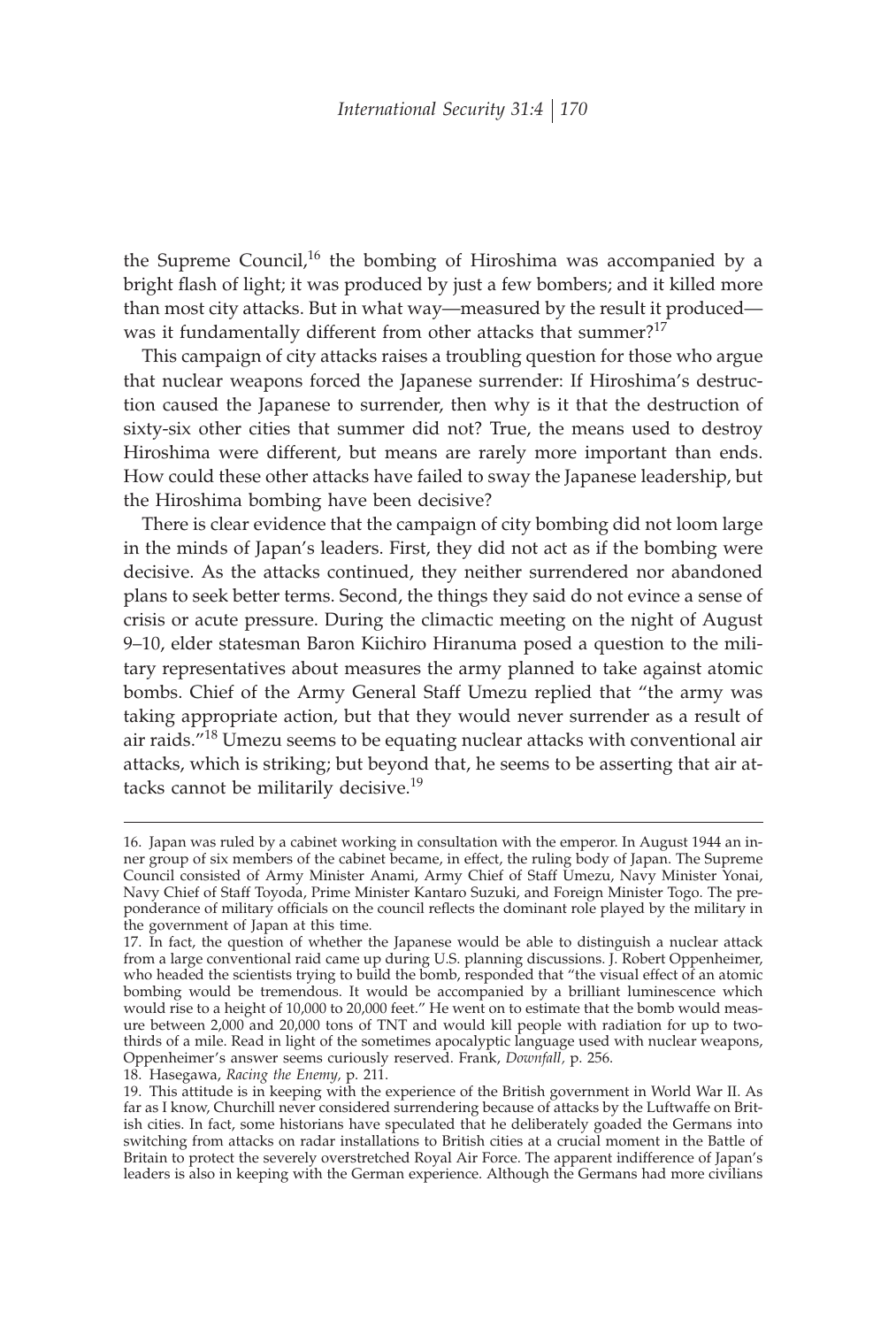Later in this same meeting, Hiranuma argued that continuing the war might lead to domestic upheaval. Prime Minister Kantaro Suzuki interrupted to add support to the argument by saying that the people "cannot withstand the airraids any longer." Historian Richard Frank points out, "It is astonishing to note that these comments by Suzuki and one other isolated reference in May are the only documented references by a member of the Big Six to the strategic air campaign."<sup>20</sup> The members of the Supreme Council mentioned city bombing only twice. It is difficult to argue, on the evidence, that the United States' strategic bombing campaign was central to Japanese thinking. $21$ 

## *Hiroshima versus Soviet Intervention*

When Japanese responses to the Hiroshima bombing are placed side by side with responses to the Soviet intervention, it is clear that the Soviet intervention touched off a crisis, while the Hiroshima bombing did not.

Japanese governing bodies did not display a sense of crisis after Hiroshima. First reports of an attack on that city reached Tokyo on August 6 and were confirmed the next day by fuller reports and an announcement by President Truman that a nuclear weapon had been used in the attack. Even after the attack was confirmed, however, the Supreme Council did not meet for two days.<sup>22</sup> If the bombing of Hiroshima touched off a crisis, this delay is inexplicable. When President John Kennedy was informed on October 16, 1962, that the Soviet Union was placing missiles in Cuba, a new committee had been formed, its members selected, contacted, summoned to the White House, and the first meeting was under way in the Cabinet room within two hours and forty-five minutes. When the North Koreans crossed the 38th parallel on June 25, 1950, President Truman was vacationing at home in Independence, Missouri. After being alerted by telephone, Truman had, in less than twenty-four hours, flown half-way across the United States, arrived in Washington, D.C., and was seated

killed due to aerial bombing than any other belligerent, the German government did not consider surrendering because of city bombing. In fact, city bombing seems to have stiffened rather than weakened the will of the countries that were bombed. I am indebted to an anonymous reviewer for suggesting this point.

<sup>20. &</sup>quot;The Big Six" is another name for the Supreme Council. Frank, *Downfall,* p. 294 n.

<sup>21.</sup> See especially Pape, "Why Japan Surrendered"; and, more generally, Robert A. Pape, *Bombing to Win: Air Power and Coercion in War* (Ithaca, N.Y.: Cornell University Press, 1996).

<sup>22.</sup> The delay is three days if one argues that they had enough information to conclude that they had been attacked with a nuclear weapon on August 6. There is some evidence for this. Whether the bombing of Hiroshima was ever put on the agenda for discussion by the Supreme Council is unclear. It was discussed at the meeting on August 9, but that meeting appears to have been called as a result of the Soviet invasion.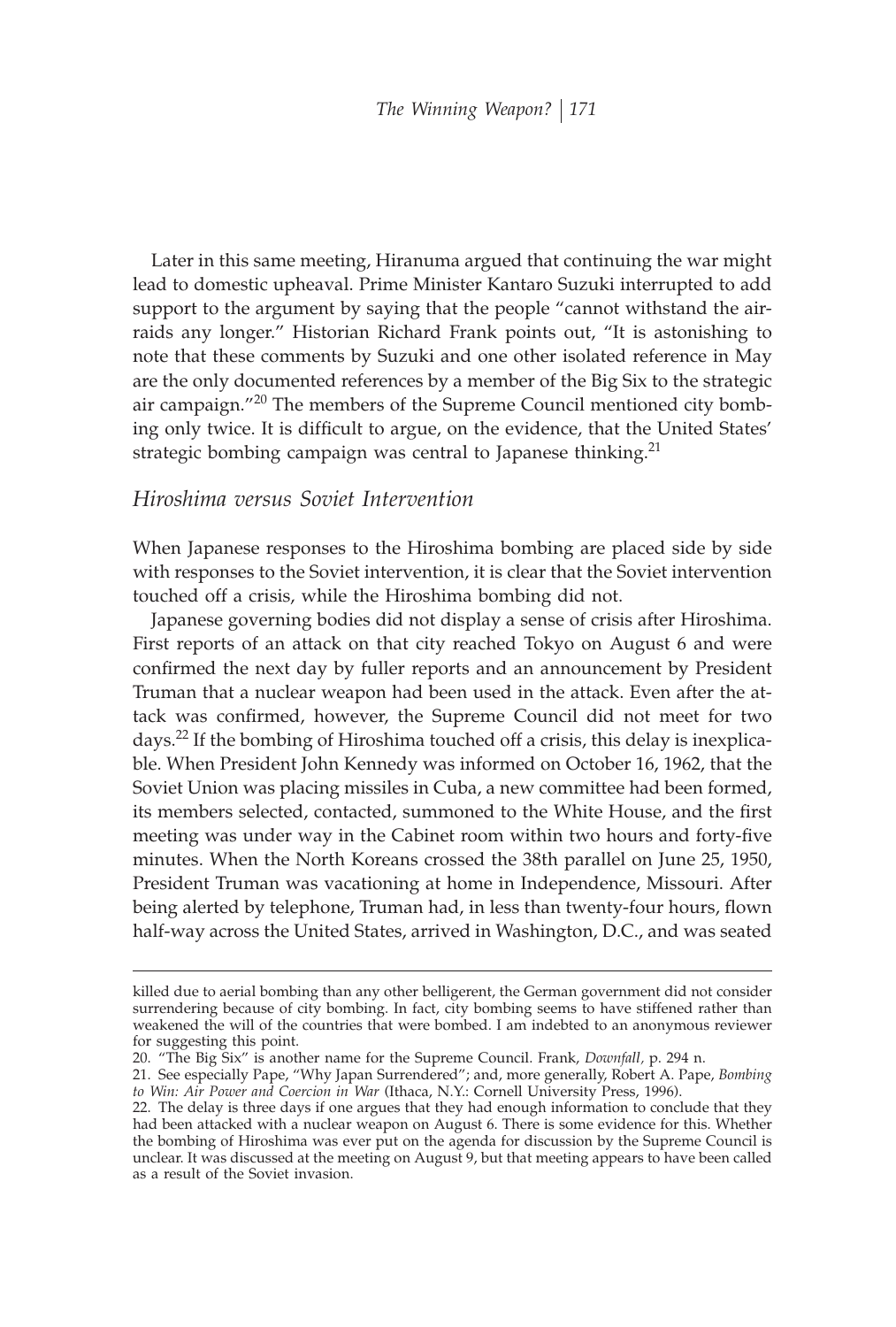at a meeting with thirteen senior officials (including the secretaries and commanders of the three military services). In all, three full days elapsed after the bombing of Hiroshima in which the Supreme Council did not meet to discuss the bombing.<sup>23</sup> When the Soviets intervened on August 9 and word of the invasion reached Tokyo at around 4:30 a.m., on the other hand, the Supreme Council met by 10:30 that same morning. $^{24}$ 

The actions of several individual officials also reflect Japanese perceptions of the relative seriousness of the two events. For example, when Army Deputy Chief of Staff Torashiro Kawabe heard the news of the attack on Hiroshima, he noted in his diary that the news had given him a "serious jolt" (*shigeki*—he did not use the word for "shock": *shogeki);* but, he opined, "We must be tenacious and fight on." $25$  When he heard the news of the Soviet entry into the war, he immediately drew up orders to declare martial law (which were implemented); and in the emergency meeting of top army officers that was convened that morning, he raised the possibility of toppling the government and replacing it with a military dictatorship.<sup>26</sup> Contrast a "jolt," on the one hand, and declaring marshal law and considering toppling the government, on the other, and the difference in the perceived importance of the two events is clear.

Following the bombing of Hiroshima, Emperor Hirohito took no action except to repeatedly request "more details." When word of the Soviet invasion reached him, however, the emperor immediately summoned Lord Privy Seal Kido and told him, "In light of the Soviet entry . . . it was all the more urgent to find a means to end the war." He commanded Kido to "have a heart-to-heart talk" with Prime Minister Suzuki without delay.<sup>27</sup>

26. Frank, *Downfall,* pp. 288–289.

<sup>23.</sup> Foreign Minister Togo requested a meeting, but no meeting was held. In addition, several high-ranking army officials appear to have concluded that Hiroshima had been bombed with a nuclear weapon as early as August 6. Asada, "The Shock of the Atomic Bomb and Japan's Decision to Surrender," p. 505.

<sup>24.</sup> Some analysts have argued that the delay is understandable and cite historians' accounts that the Japanese government had failed to act decisively all summer long, and the vacillating emperor simply found it difficult to make decisions quickly. Drea, for example, characterizes Hirohito as "a cautious procrastinator." Drea, *In the Service of the Emperor*, p. 215 When leaflets were dropped on August 14, however, revealing to the public the secret surrender negotiations that had been going on between the Japanese government and the Allies, Kido met with the emperor "within minutes" of seeing a leaflet, and Suzuki joined them shortly thereafter. They agreed to accept the Allied terms as they stood and moved up the time of the Supreme Council meeting from 1:00 p.m. to 11:00 a.m. The emperor and his advisers were able to act swiftly in a crisis. See Frank, *Downfall,* pp. 313–314.

<sup>25.</sup> Quoted in Hasegawa, *Racing the Enemy,* p. 200.

<sup>27.</sup> Asada, "The Shock of the Atomic Bomb and Japan's Decision to Surrender," p. 490. As always, the actual statements are suspect. But it is clear that Hirohito took immediate action, summoning officials and issuing orders, in contrast to his more passive response to the atomic bombing.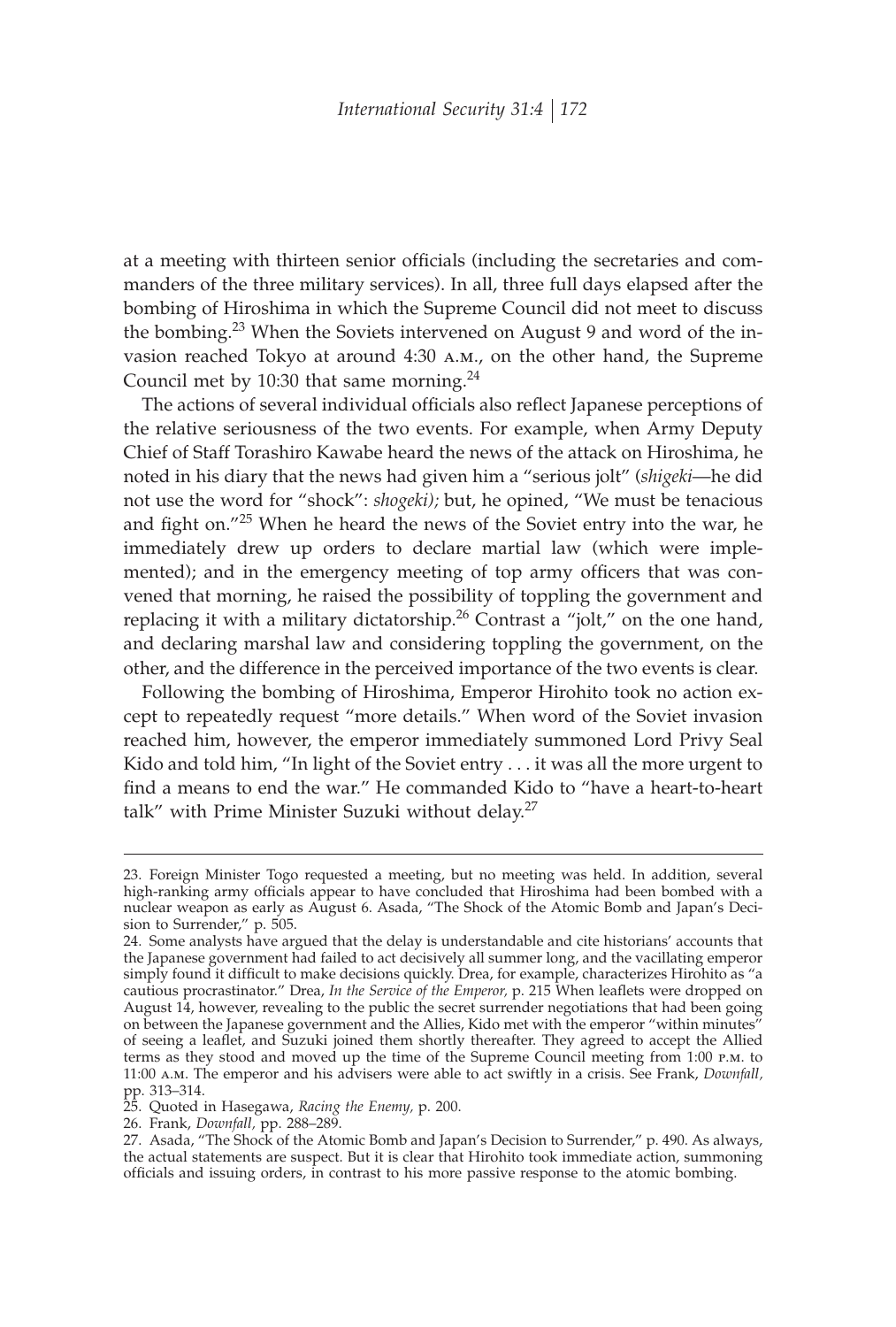The diary of Deputy Chief of Staff for the Navy Sokichi Takagi provides a remarkable illustration of Japanese attitudes toward the attack on Hiroshima at the highest levels of government. On August 8 (two days after the atomic bomb was dropped), he relates a conversation with his boss, Navy Minister Yonai. Yonai begins by complaining about Prime Minister Suzuki's lack of understanding of the dangers of the domestic situation. (This is a favorite topic for Yonai, who has been supporting efforts to negotiate an immediate peace because he fears a popular, possibly communist, uprising.) They talk for a while back and forth, Takagi agreeing with Yonai: "In my opinion, someone like the Interior Minister should have a straight talk with the Prime Minister about domestic conditions." Takagi then reminds his boss of a prediction that now seems to be coming true: "I used to think that by September or October the domestic situation would rapidly deteriorate while you said it would start deteriorating in mid-August. Actually, the situation is getting steadily worse in many respects during these couple of days, especially after Hiroshima." Yonai agrees and says, "Bad news continues and the ration of rice in Tokyo will be reduced by ten percent after [the] 11th of this month."<sup>28</sup> They go on to talk about the schedule for the Supreme Council meeting the next day, rumors about who is influencing the emperor, more discussion of the prime minister, and worries that they have yet to hear anything positive from the Soviets.

Three things are clear. First, the bomb is not the center of the conversation; its mention is incidental. Second, the bomb is only one item in a list of bad news. (One is left with the impression that Yonai was more concerned about rice rationing than nuclear attack.) Finally, the talk provides more evidence that the Japanese government was not focused on the atomic bomb. Yonai says that the independence of East India will be on the agenda for the Supreme Council meeting the next day.<sup>29</sup> He does not say the Hiroshima bombing is to be on the agenda. The Supreme Council, therefore, had not cleared its agenda on August 9 to focus on the bomb. It is difficult to square the offhand way in which Hiroshima is discussed in accounts such as this with the idea that the atomic bombing so shocked Japanese leaders that they agreed to unconditional surrender.

There is virtually no contemporaneous evidence that the U.S. use of a nuclear weapon against Hiroshima created a crisis or that Japanese leaders

<sup>28.</sup> For the full text of this document, see Diary of Takagi Sokichi for Wednesday, August 8, 1945, quoted in Burr, "The Atomic Bomb at the End of World War II," doc. 55.

<sup>29.</sup> I believe this is a euphemistic reference to the planned withdrawal of 30,000 troops from Burma.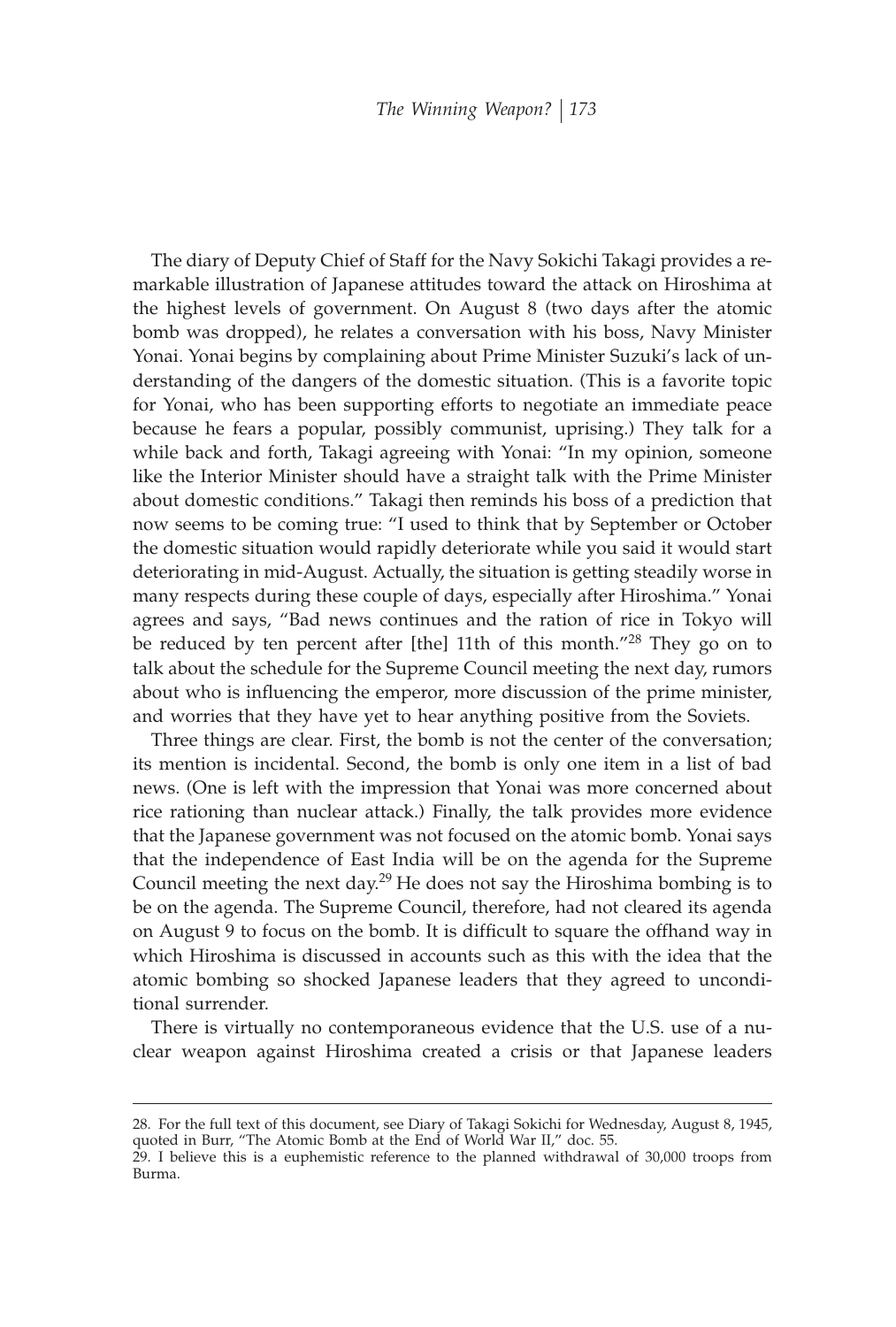viewed it as decisive.<sup>30</sup> In a way, this is not surprising, because top U.S. officials also did not believe that the bomb would be decisive. The bomb project staff had set a schedule that called for ten bombs to be ready by the end of November, which would not have been necessary if the bombing of Hiroshima was expected to end the war. Secretary of the Navy James Forrestal, in a letter dated August 8, urged President Truman to replace Gen. Douglas MacArthur as the commander of the invasion of Japan. This letter would have created tremendous controversy in Washington, and Forrestal would not have risked such a showdown if he expected the war to end immediately. Secretary of War Henry Stimson was clearly taken off guard by Japan's offer to negotiate a surrender. He was preparing to leave for a few days of well-deserved vacation when Japan's surrender offer arrived on August 10. Would he have planned to leave town if he thought negotiations to end the war were in the offing? Finally, in an appreciation prepared for Secretary of the Army George Marshall dated August 12, army intelligence asserted, "The atomic bomb will not have a decisive effect in the next 30 days."<sup>31</sup>

The importance of the Soviet Union to Japan's strategic situation, on the other hand, is confirmed by official records. In a meeting held in late June, General Kawabe asserted, "The absolute maintenance of peace in our relations with the Soviet Union is one of the fundamental conditions for continuing

<sup>30.</sup> The account that Foreign Minister Togo gives in his memoirs supports this view: "I informed [the emperor] of the enemy's announcement of the use of an atomic bomb, and related matters, and I said that it was now all the more imperative that we end the war, which we could seize this opportunity to do." Shigenori Togo, *The Cause of Japan* (New York: Simon and Schuster, 1956), p. 315. Togo does not say that Japan is now irrevocably coerced; he does not argue that there is now no other alternative. He says that the atomic bombing is an opportunity that they should seize. Kido, in his postwar account, agreed: "It is not correct to say that we were driven by the atomic bomb to end the war. Rather it might be said that we of the peace party were assisted by the atomic bomb in our endeavor to end the war." Asada, "The Shock of the Atomic Bomb and Japan's Decision to Surrender," p. 497. Japanese leaders do not give a sense of being compelled or forced, and there is little evidence of a sense of crisis in the government. There is no contemporary account, for example, of Japanese officials relating a moment when they sat aghast and stunned, overwhelmed by a sense of defeat. There does not appear to be any evidence that Hiroshima engendered these sorts of feelings, except in ex post facto accounts.

<sup>31.</sup> Forrestal's letter may be found in Burr, "The Atomic Bomb and the End of World War II," doc. 42. The estimate of the bomb's failure to be decisive for thirty days may be found in doc. 69 of the same collection. Stimson's behavior is particularly interesting because of his postwar claims that the U.S. government expected the bomb to deliver a decisive shock. In addition, in April 1945 the Joint Intelligence Committee had asserted, "The entry of the USSR into the war would, together with the foregoing factors, convince most Japanese at once of the inevitability of complete defeat." Quoted in Alperovitz, "Hiroshima: Historians Reassess," pp. 20-21. For a similar judgment about the expectations of U.S. officials, see Barton Bernstein's portion of the H-Diplo roundtable discussion of *Racing the Enemy.*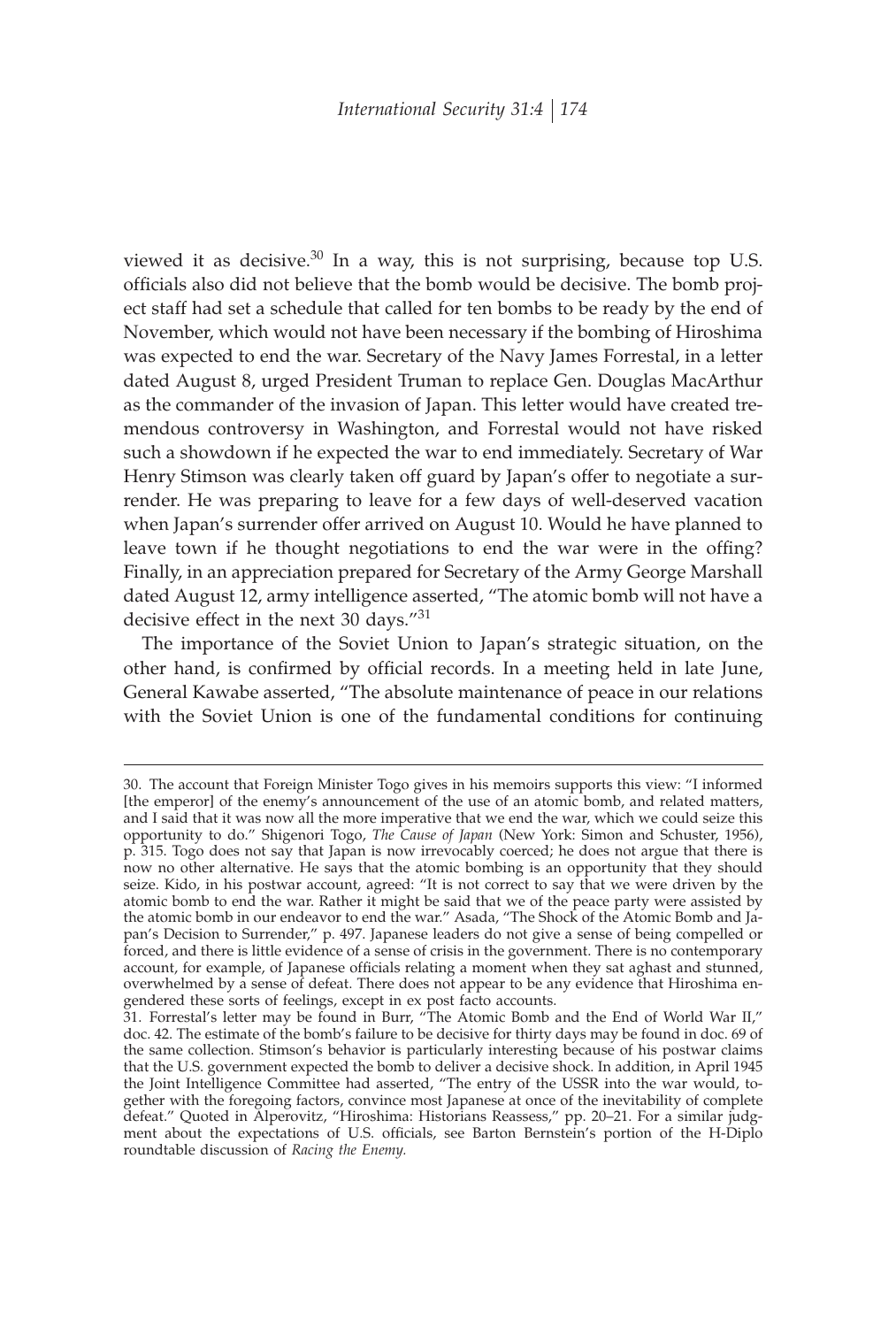the war with the United States." In that same meeting, the Supreme Council agreed that Soviet entry into the war would "determine the fate of the Empire."<sup>32</sup>

### *History in the Service of National Goals*

Historians often point to Japanese statements made after the war as proof that the U.S. nuclear attack on Hiroshima was decisive. These statements are far from uniform, however. Japanese leaders had two motives for concealing the truth about their decision, and historians are increasingly demonstrating that these statements are suspect.<sup>33</sup> Japanese officials knew that many of their number would face war crimes trials after the war, and that it was in their interest to present a view of history that was congenial to their U.S. captors. In addition, Japanese leaders, and particularly military leaders, were at pains to find a suitable explanation for their loss in the war. The matter-of-fact attitude that Japan's leaders took toward dissembling is illustrated by a conversation between Navy Minister Yonai and his deputy chief of staff on August 12: "I think the term is inappropriate, but the atomic bombs and the Soviet entry into the war are, in a sense, gifts from the gods [*tenyu,* also 'Heaven-sent blessings']. This way we don't have to say that we have quit the war because of domestic circumstances. Why I have long been advocating control of the crisis of the country is neither from fear of an enemy attack nor because of the atomic bombs and the Soviet entry into the war. The main reason is my anxiety over the domestic situation. So, it is rather fortunate that now we can control matters without revealing the domestic situation."<sup>34</sup>

The bomb offered a convenient explanation to soothe wounded Japanese pride: the defeat of Japan was not the result of leadership mistakes or lack of valor; it was the result of an unexpected advance in science by Japan's enemy. Lord Privy Seal Kido explained after the war: "If military leaders could convince themselves that they were defeated by the power of science but not by lack of spiritual power or strategic errors, they could save face to some extent."<sup>35</sup> Cabinet Secretary Hisatsune Sakomizu was even more explicit: "In

<sup>32.</sup> Asada, "The Shock of the Atomic Bomb and Japan's Decision to Surrender," p. 504.

<sup>33.</sup> See, for example, Frank, *Downfall,* pp. 271–272, 446; Asada, "The Shock of the Atomic Bombing and Japan's Decision to Surrender," p. 484; and Bix, *Hirohito and the Making of Modern Japan,* pp. 513, 529. This should perhaps not be surprising in a culture that has a developed concept (*haragei*) for negotiations carried on by saying one thing while meaning another.

<sup>34.</sup> Quoted in Frank, *Downfall,* p. 310.

<sup>35.</sup> Asada, "The Shock of the Atomic Bomb and Japan's Decision to Surrender," p. 507.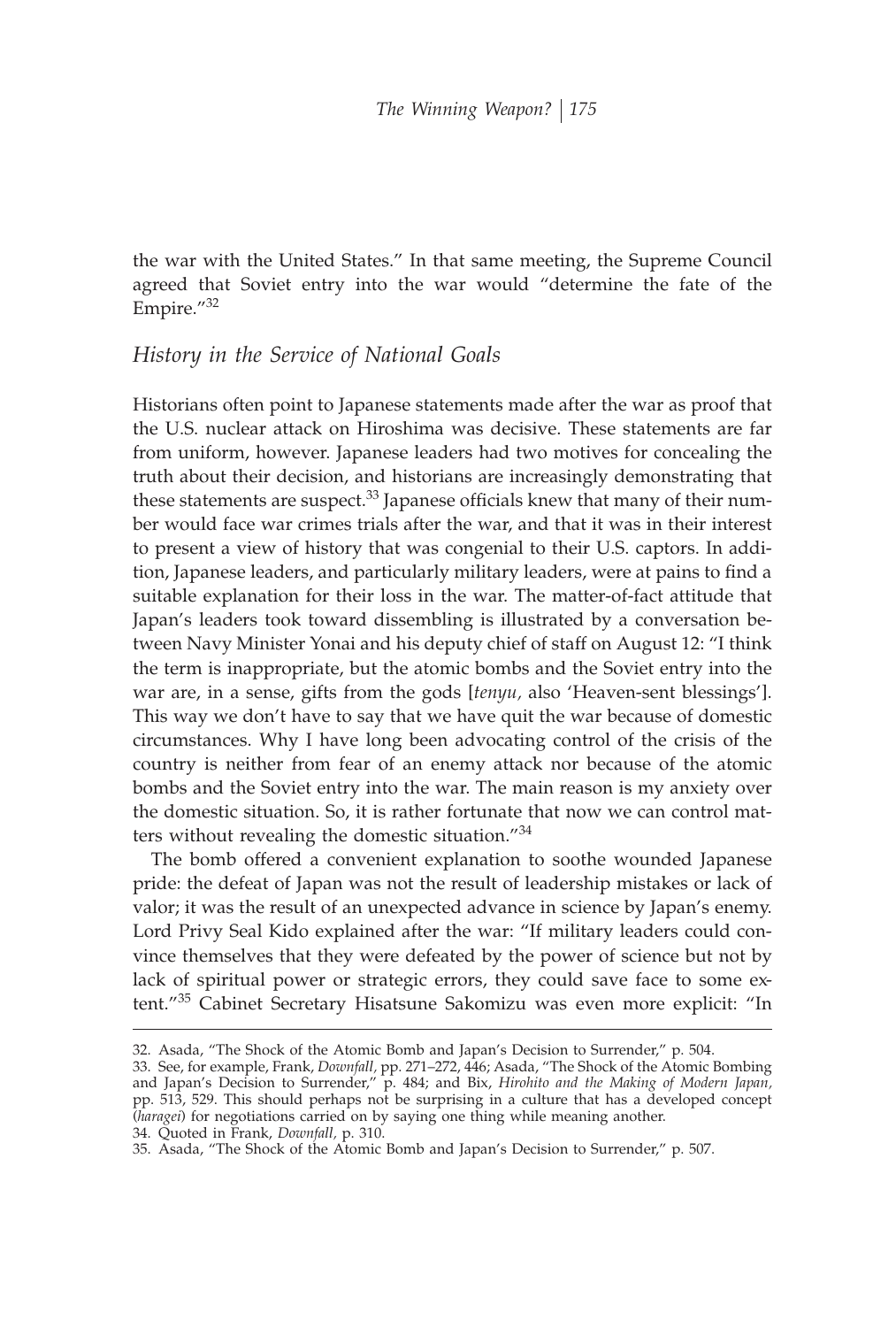ending the war, the idea was to put the responsibility for defeat on the atomic bomb alone, and not on the military. This was a clever pretext."<sup>36</sup>

National pride and considerations of international influence also provide important reasons for Americans to deny the decisive nature of the Soviet intervention. If the bomb ended the war in the Pacific, then the United States could take credit for fighting and defeating Japan. U.S. prestige and influence in the region and around the world would be enhanced. And because the United States was sole possessor of the bomb, the perception of U.S. military power would also be enhanced. If the Soviet intervention ended the war with Japan, then the Soviets could claim that they were able to achieve in four days what the United States was unable to accomplish in four years, and Soviet influence would be enhanced. There are strong reasons, therefore, why even today it would be difficult for Americans to admit that the Soviet intervention was decisive.

## *A Reasonable Mistake*

Any striking reinterpretation of a well-known and long-received account of historical events must offer an explanation of how and why the original misinterpretation occurred.<sup>37</sup> Six factors served to mislead U.S. investigators who originally looked into the causes of the Japanese surrender. The first factor is the remarkable (although superficial) appearance of causality in the original train of events. The bomb was dropped on August 6, and on August 10 the Japanese signaled their intention to negotiate a surrender. It would have been easy to be fooled by the proximity of the two events. Second, Japanese leaders willfully colluded to mislead the Americans. Both to please the occupying conquerors and to obscure the causes of defeat, it was in the interests of Japanese leaders to overstress the importance of the bomb. Third, it was in the United States' interest to believe that the bomb was decisive. Fourth, the Japanese systematically destroyed documents from the war years, reducing the amount of contemporaneous documentary evidence. Fifth, there has been a pronounced

<sup>36.</sup> Frank, *Downfall,* p. 348. Strikingly, although Hirohito mentioned the atomic bomb in his rescript for the people of Japan, in the rescript issued to Japan's military forces on August 17, the invasion by the Soviets is given as the sole reason the war must be brought to a close. The absence of the bomb in this context illustrates the point that Japan's leaders did not believe that military men would view civilian suffering as a sufficient reason to surrender.

<sup>37.</sup> Notably, the British official history states, "The Russian declaration of war was the decisive factor in bringing Japan to accept the Potsdam declaration." S. Woodburn Kirby, *The War against Japan,* Vol. 5: *The Surrender of Japan* (London: Her Majesty's Stationery Ofªce, 1969), pp. 433–434. See also May, "The United States, the Soviet Union, and the Far Eastern War.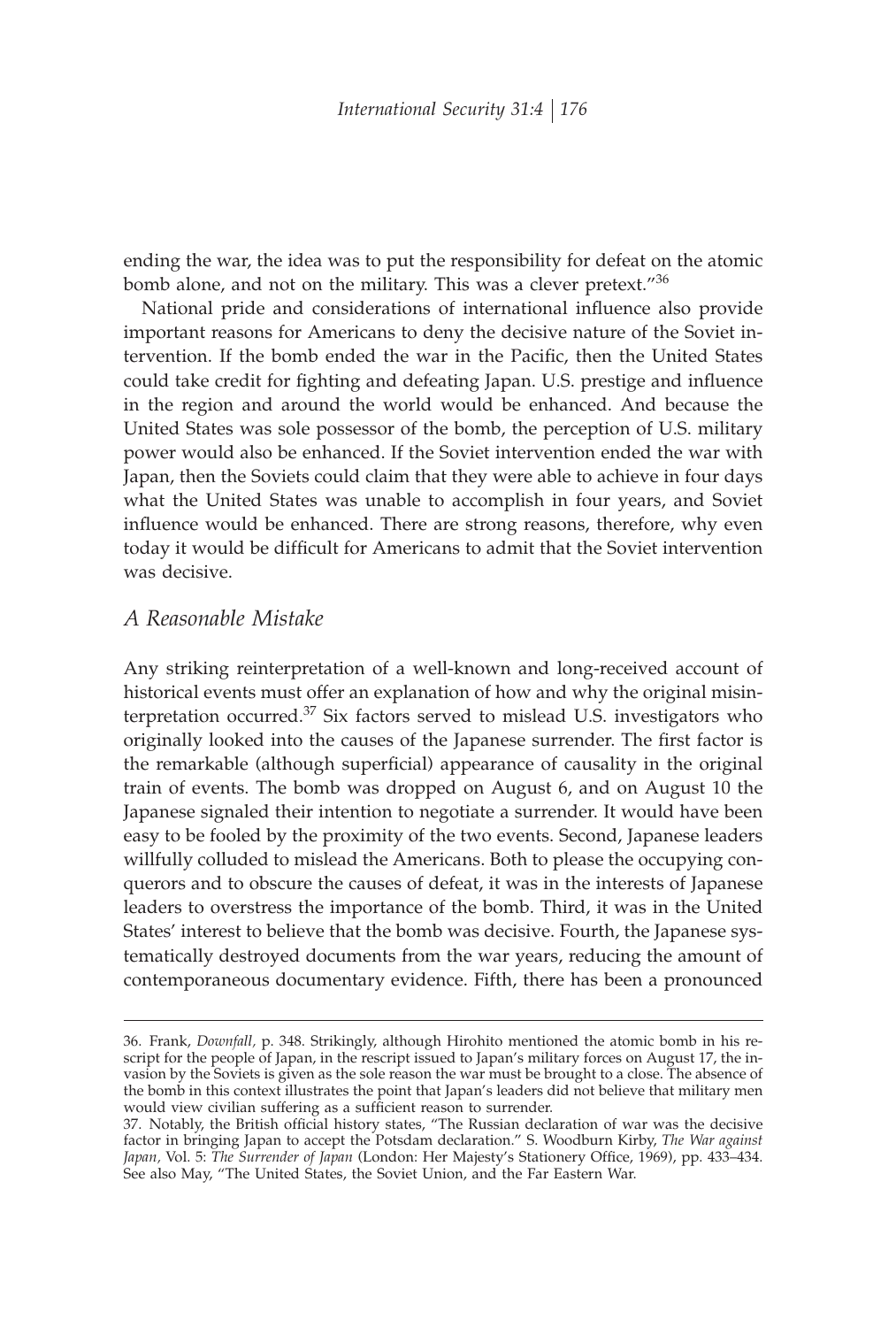difficulty (perhaps the result of language or cultural differences) for U.S. investigators to stand imaginatively in the shoes of Japan's leaders. $38$ 

Finally, those who attempt to interpret these events today have an important advantage of perspective. When Robert Butow (the first and still one of the most important scholars of the Japanese decision to surrender) wrote about these issues in the early 1950s, the influence and importance of nuclear weapons were at their height. Nuclear weapons dominated military thinking and political debates. Since the mid-1960s, however, the importance of nuclear weapons has steadily declined. Today there are no nuclear confrontations like the Berlin crisis of 1961 or Cuban missile crisis of 1962; most tactical nuclear weapons have been retired; and strategic nuclear arsenals have shrunk. While Herblock could draw a cartoon in the late 1950s of a giant atomic bomb man measuring the world (presumably preparatory to blowing it up), we no longer think of nuclear weapons as an ominous presence that dominates our lives. Perspective makes it easier, for us, to imagine that nuclear weapons do not loom behind every important event.

#### *Conclusion*

This revision of history has far-reaching and profound implications for contemporary thinking about nuclear war. The field of nuclear weapons scholarship is like a large structure standing precariously on only a handful of support posts. (The study of nuclear war is possibly the largest field of thought supported by the fewest facts since the theological debates of medieval scholars.) This structure has, roughly, five fact-posts: (1) the results of test explosions in deserts and on islands, (2) knowledge about the capabilities of missiles, (3) some knowledge about post–Hiroshima/Nagasaki medical effects, (4) what little is certain and measurable about human decisionmaking under duress, and (5) the outcome of the bombings of Hiroshima and Nagasaki. Change the meaning of any one of these few fact-posts, and the whole structure shudders.

For example, consider calculations about nuclear war. When nuclear war strategists imagine what impact various levels of collateral damage would

<sup>38.</sup> Historians frequently try to identify the moment this or that Japanese leader changed his mind and decided to seek peace. Japanese leaders, however, planned to negotiate a settlement to the war from its very outset. The issue was how to obtain acceptable terms, not whether to seek peace. Historians often misunderstand the negotiations that went on within the Japanese government because government by consensus is so poorly understood in the West. (Forrest Morgan, Edward Drea, and John Dower are notable exceptions.)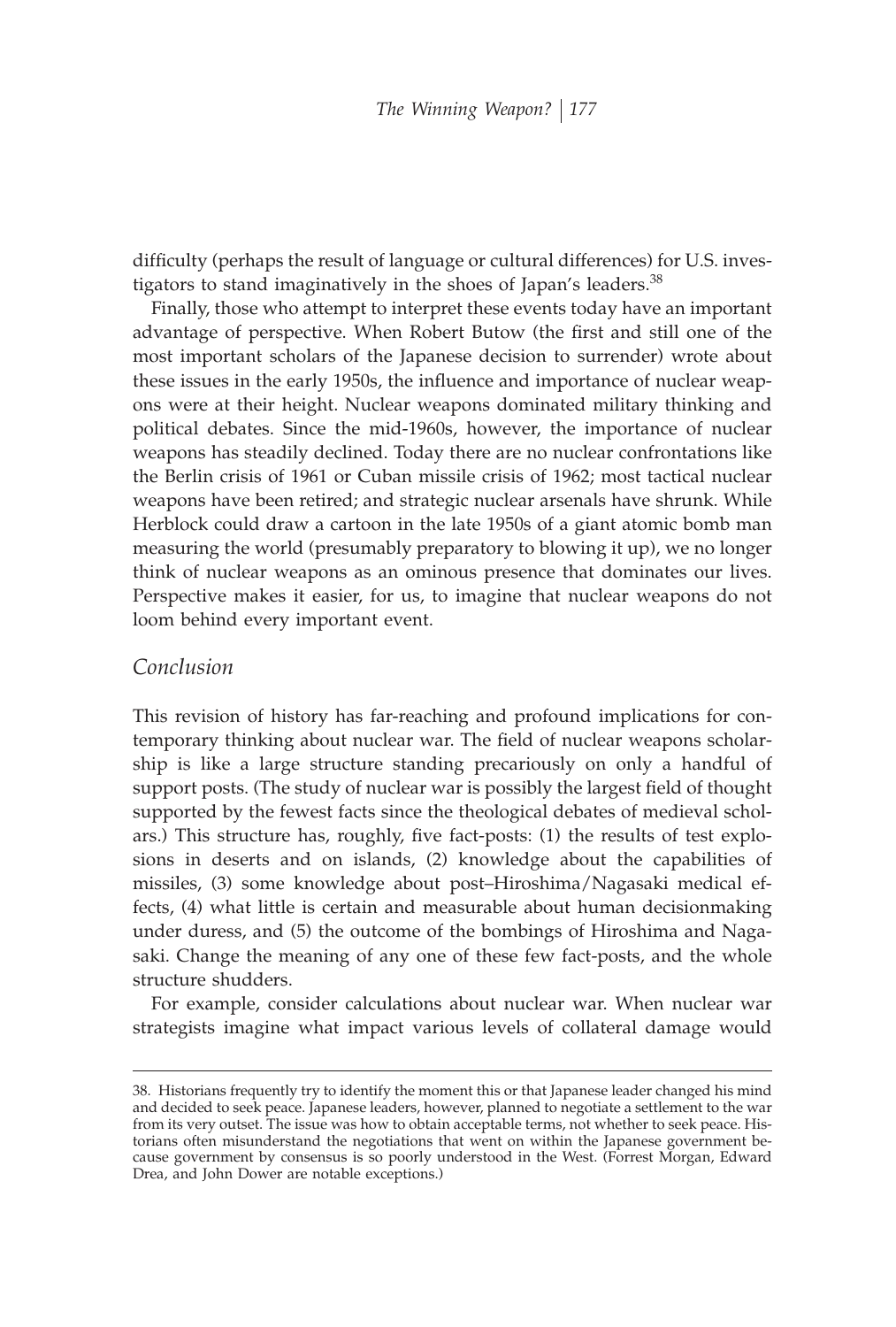have on political decisionmakers, their judgments are based, in part, on their assessment of Hiroshima. One can imagine them saying to themselves, "If the deaths of 90,000 people led Japan to surrender, then the deaths of *X* million would lead to . . . " If the traditional interpretation of Hiroshima is revised, these calculations—and all other calculations that similarly rely on the outcome of Hiroshima—will also have to be rethought.

Or, to take another example, consider nuclear threats. The field of nuclear threats is more firmly grounded than that of nuclear war because it rests on far more actual experience—there are many more historical data points to extrapolate from. But even so, the chief example of the effectiveness of nuclear threats must still be Truman's warning on August 6 that unless the Japanese surrendered, "they may expect a rain of ruin from the air, the like of which has never been seen on this earth." If it is now admitted that this threat failed to successfully coerce, the odds of any nuclear threat working have to be recalculated.

Of course, analysts often argue that two small bombs used at end of World War II—and any conclusions that might be drawn from their use—have little relevance for thinking about a modern nuclear war, which would be waged with hundreds or even thousands of nuclear weapons tipped with much larger explosives. This objection overlooks the fact that shrinking warhead sizes have considerably reduced the differences in destructive power between modern weapons and the Hiroshima bomb. $39$  But the principal response to this objection is that the majority of nations with nuclear weapons have relatively small arsenals. Only four nuclear powers have more than 200 nuclear weapons of all kinds in their arsenals, and three others are estimated to have fewer than 60 strategic weapons. Nations that acquire nuclear weapons in the near future are

<sup>39.</sup> The general perception of the vast difference in size between the Hiroshima bomb and today's bombs results from a misleading emphasis on yield. Much of any increase in the yield of an explosion is wasted at the center of the explosion, rebouncing the rubble, as it were. More useful comparisons are based on area of destruction caused. Compare, for example, the radii of the 5 psi (pounds per square inch) circles of one of the largest weapons in today's arsenals (1 megaton) versus the Hiroshima bomb. Although the yield of the larger weapon is 62.5 times greater, the difference in destructive area (depending on the height of the burst and other factors) is roughly 6 times bigger. I do not mean to imply that modern nuclear weapons are not horrible or destructive weapons, simply that dismissing comparisons with the Hiroshima bomb out of hand may be based on an emotional impression rather than careful analysis. For example, an Office of Technology Assessment study in the 1970s of an attack against Philadelphia with two 1-megaton bombs (assuming 10 percent evacuation) mirrored the outcome at Hiroshima: two-thirds of the city destroyed and one-third of the population killed. Office of Technology Assessment, *The Effects of Nuclear War* (Washington, D.C.: Office of Technology Assessment, 1979), pp. 69–72. City growth has had an impact as well. A 1-megaton bomb exploded over Los Angeles would cover only 6 percent of that city with its 5 psi circle.